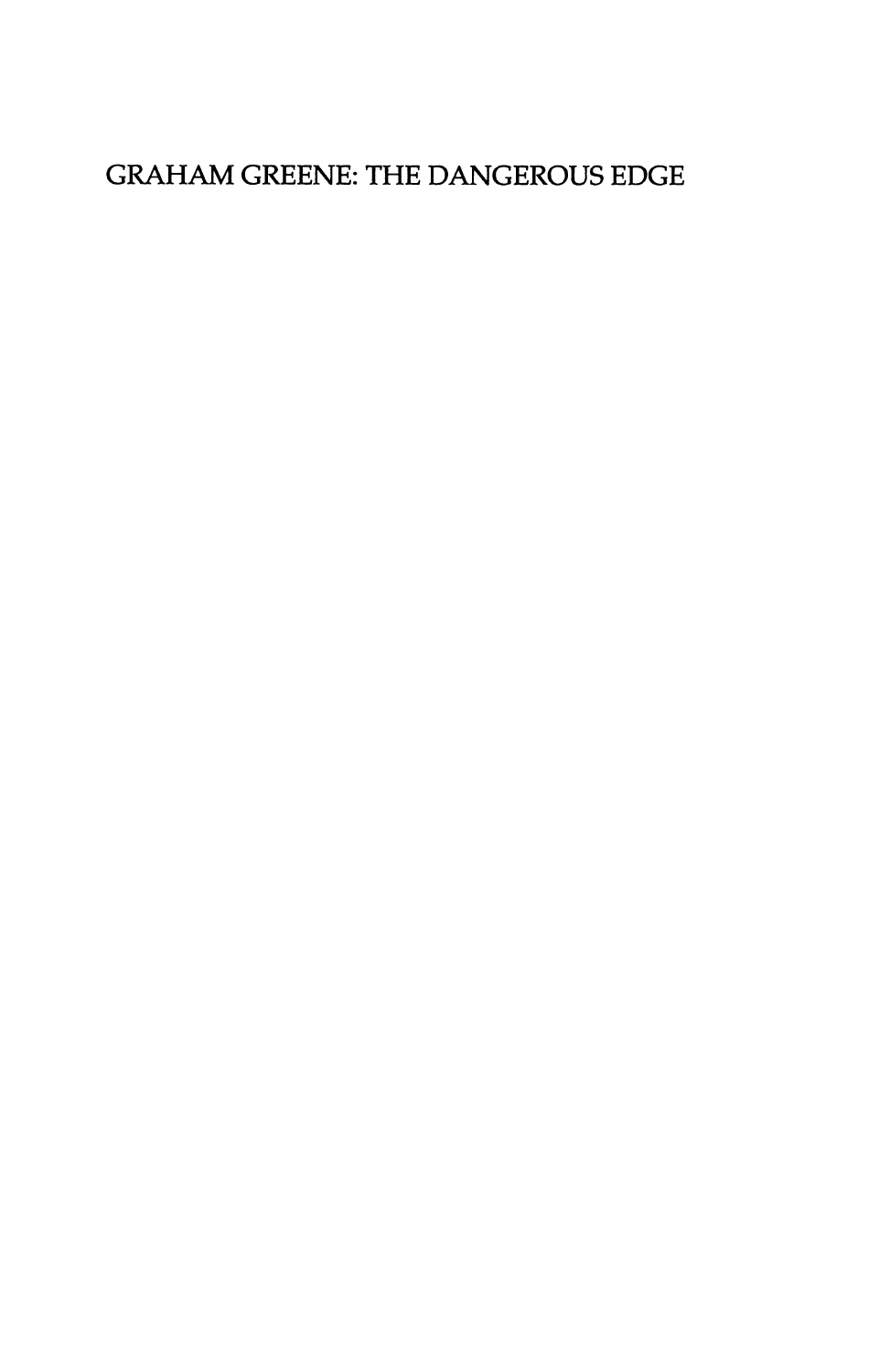Also by Judith Adamson GRAHAM GREENE AND CINEMA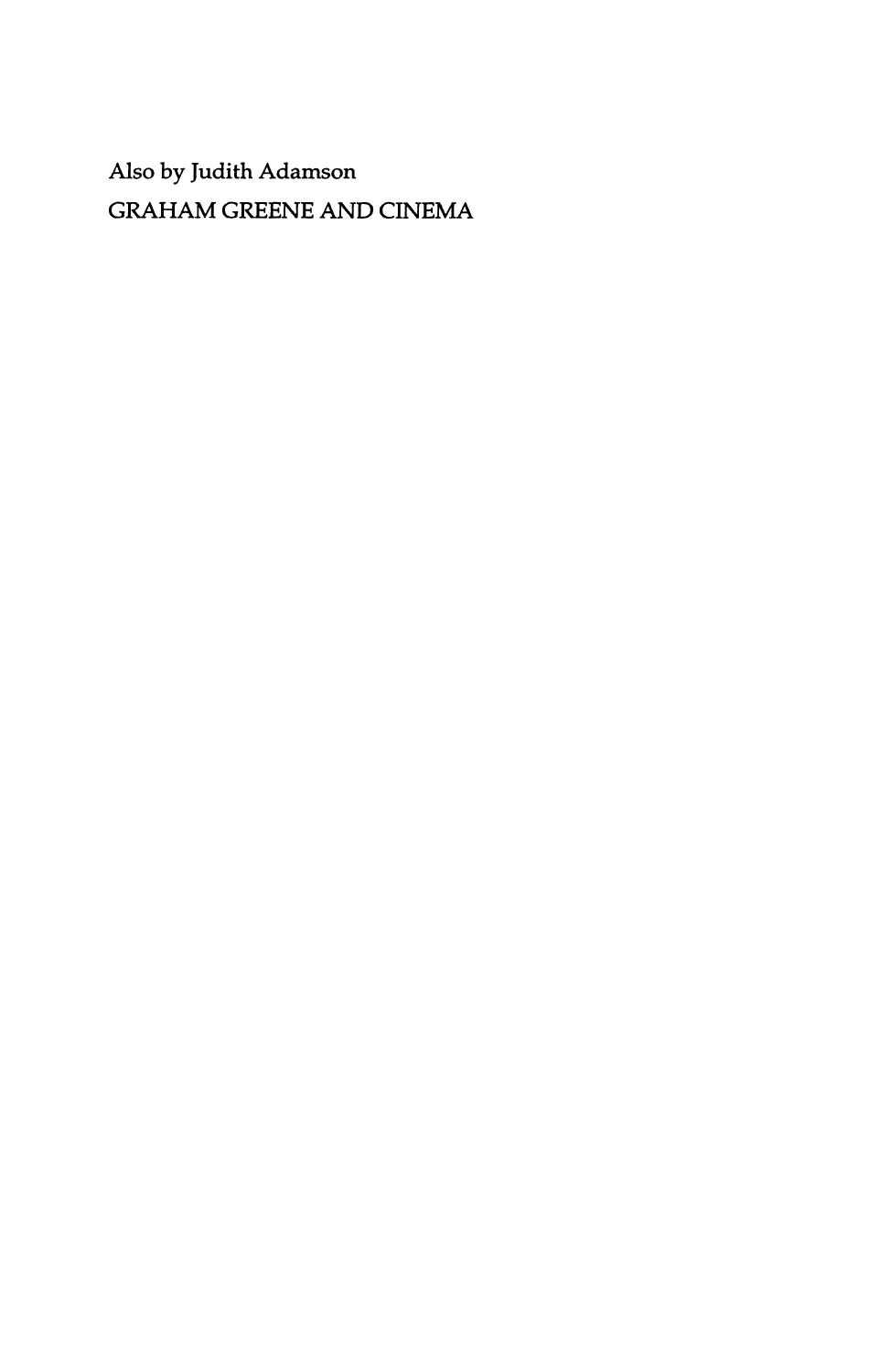# Graham Greene: The Dangerous Edge

## Where Art and Politics Meet

Judith Adamson

Palgrave Macmillan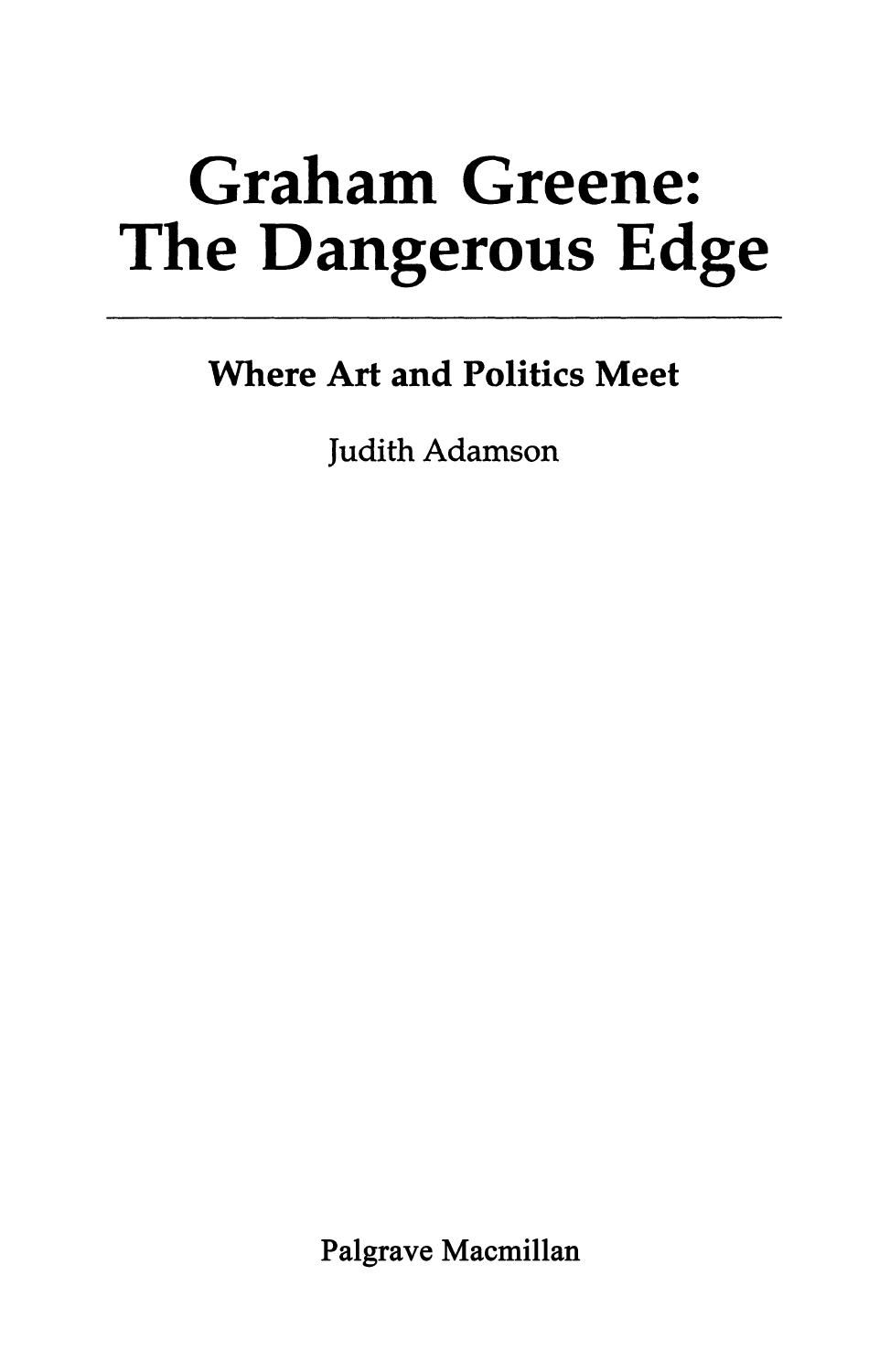#### ISBN 978-1-349-20772-5 ISBN 978-1-349-20770-1 (eBook) DOI 10.1007/978-1-349-20770-1

©Judith Adamson 1990 Softcover reprint of the hardcover 1st edition 1990

All rights reserved. For information, write: Scholarly and Reference Division, St. Martin's Press, Inc., 175 Fifth Avenue, New York, N.Y. 10010

First published in the United States of America in 1990

#### ISBN 978-0-312-04621-7

Library of Congress Cataloging-in-Publication Data Adamson, Judith. Graham Greene, the dangerous edge: where art and politics meet *I*  Judith Adamson p. em. Includes bibliographical references (p. 1. Greene, Graham, 1904- - Political and social views. 2. Political fiction, English-History and criticism. 3. World politics-20th century. I. Title. PR6013.R44Z594 1990 823'.912--dc20 89-70350 CIP ISBN 978-0-312-04621-7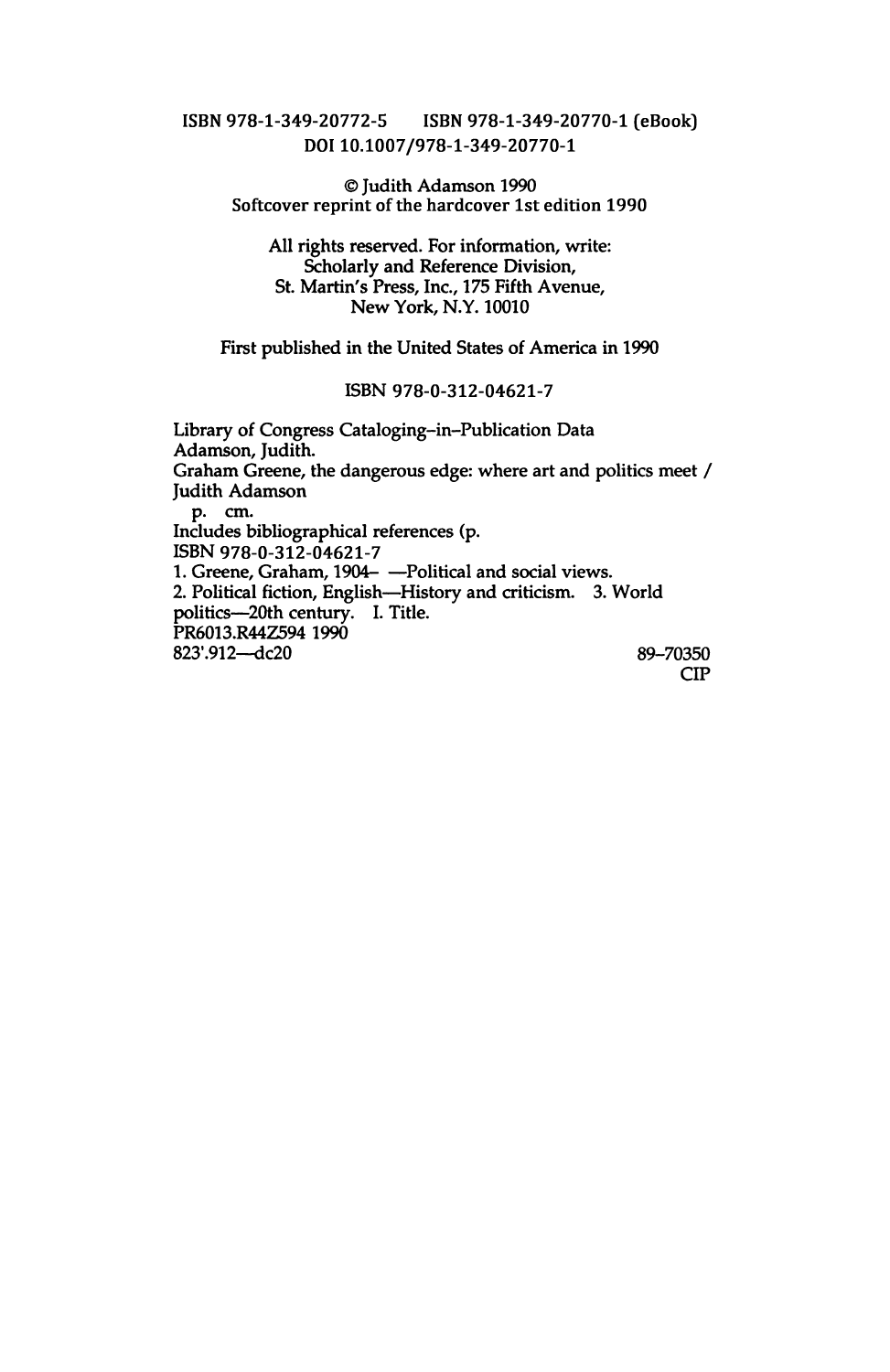#### For A. H. A.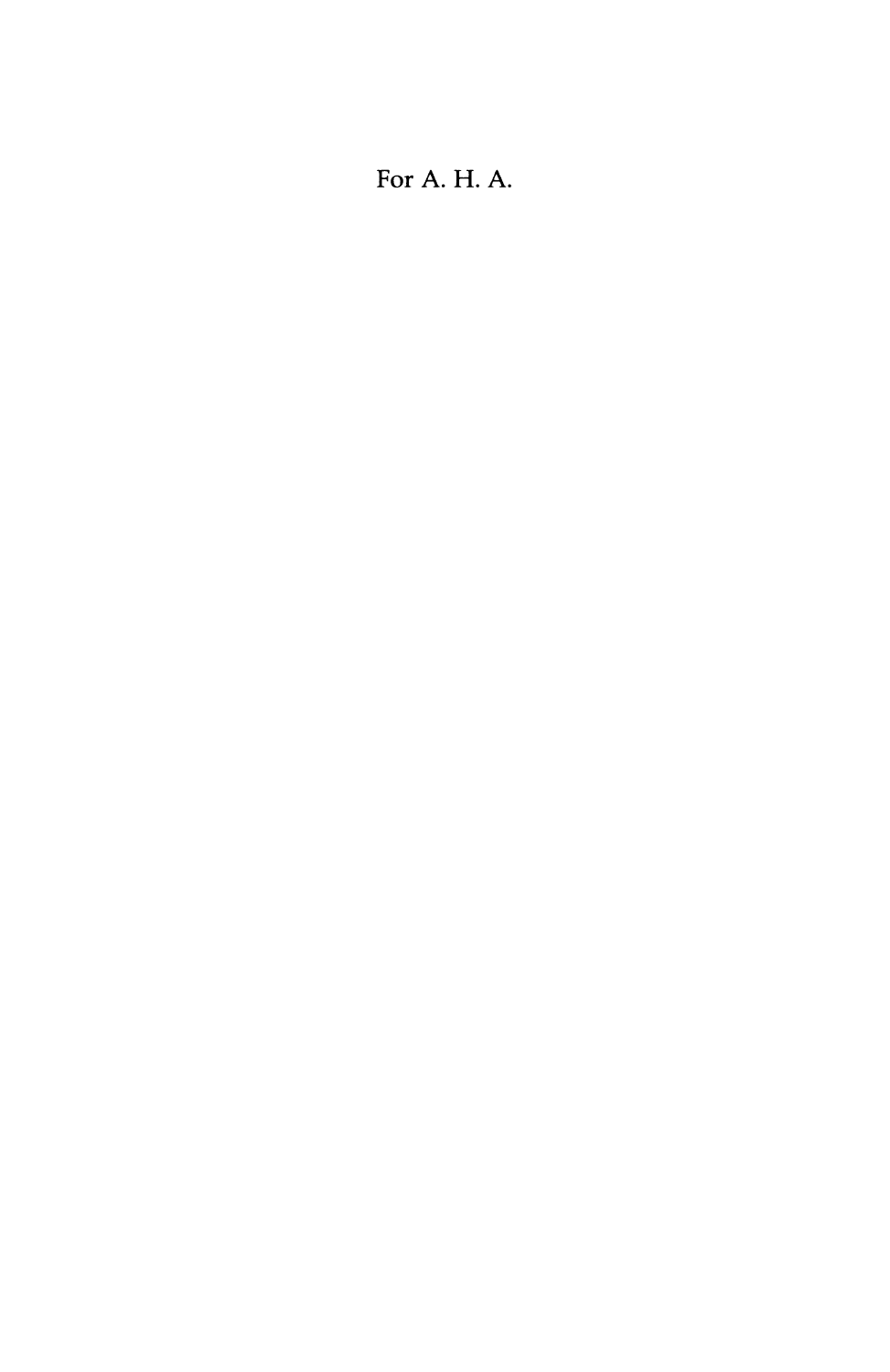This book was written with assistance from The Social Sciences And Humanities Research Council of Canada. I wish to thank Graham Greene for discussing his political concerns with me and for allowing me to quote liberally from his work, and Alan Adamson and Philip Stratford for their critical comments.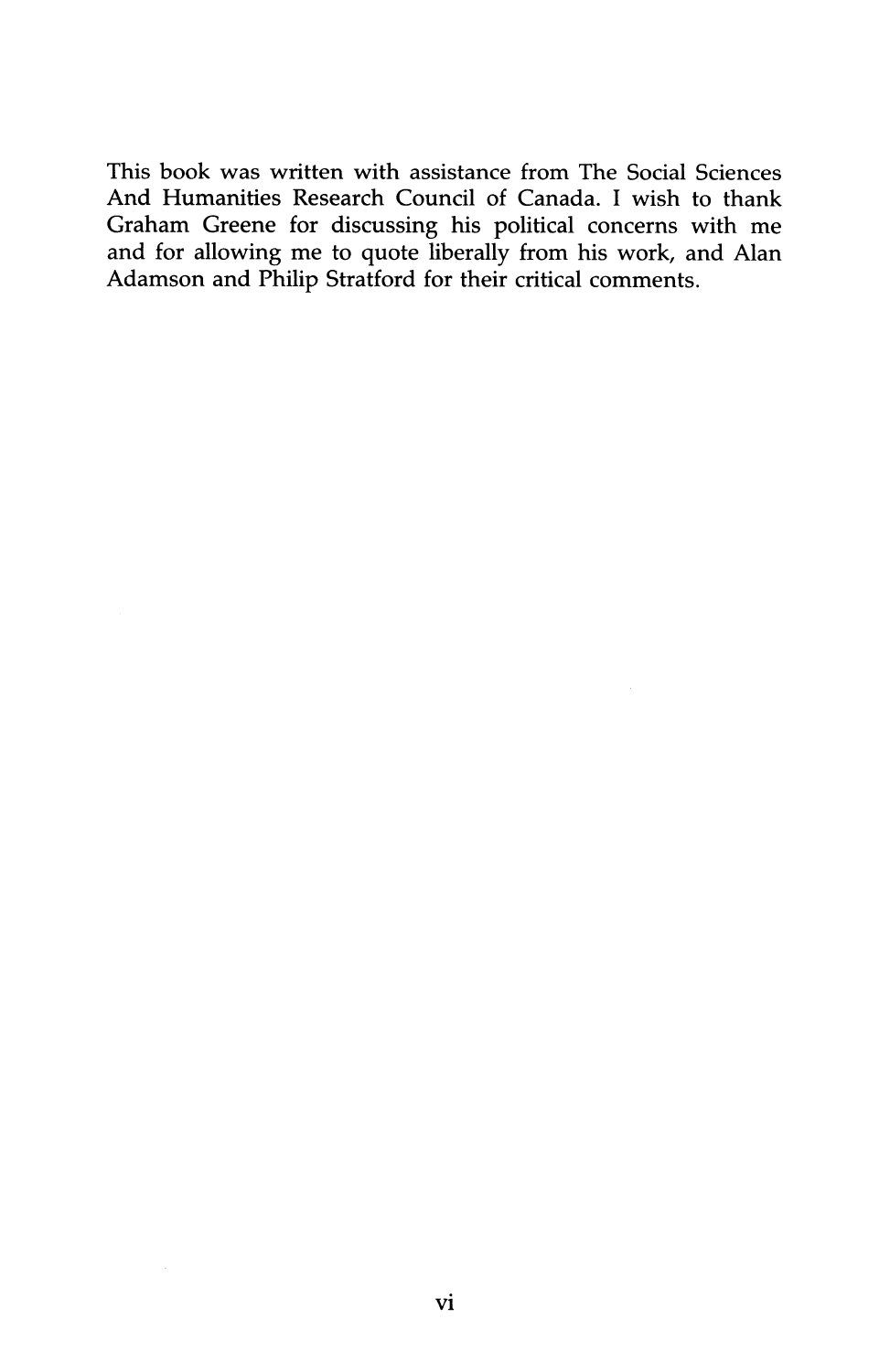## **Contents**

|   | Acknowledgements                 | vi  |
|---|----------------------------------|-----|
|   | Introduction: The Dangerous Edge | 1   |
| 1 | <b>Between Wars</b>              | 13  |
| 2 | Greene's Mexico                  | 43  |
| 3 | Scobie's War                     | 70  |
| 4 | A Detached Point of View         | 91  |
| 5 | Vietnam                          | 117 |
| 6 | Our Man in Cuba and Haiti        | 139 |
| 7 | The Novelist and the General     | 162 |
| 8 | A Knight Errant                  | 184 |
|   | <b>Notes</b>                     | 199 |
|   | <b>Index</b>                     | 214 |